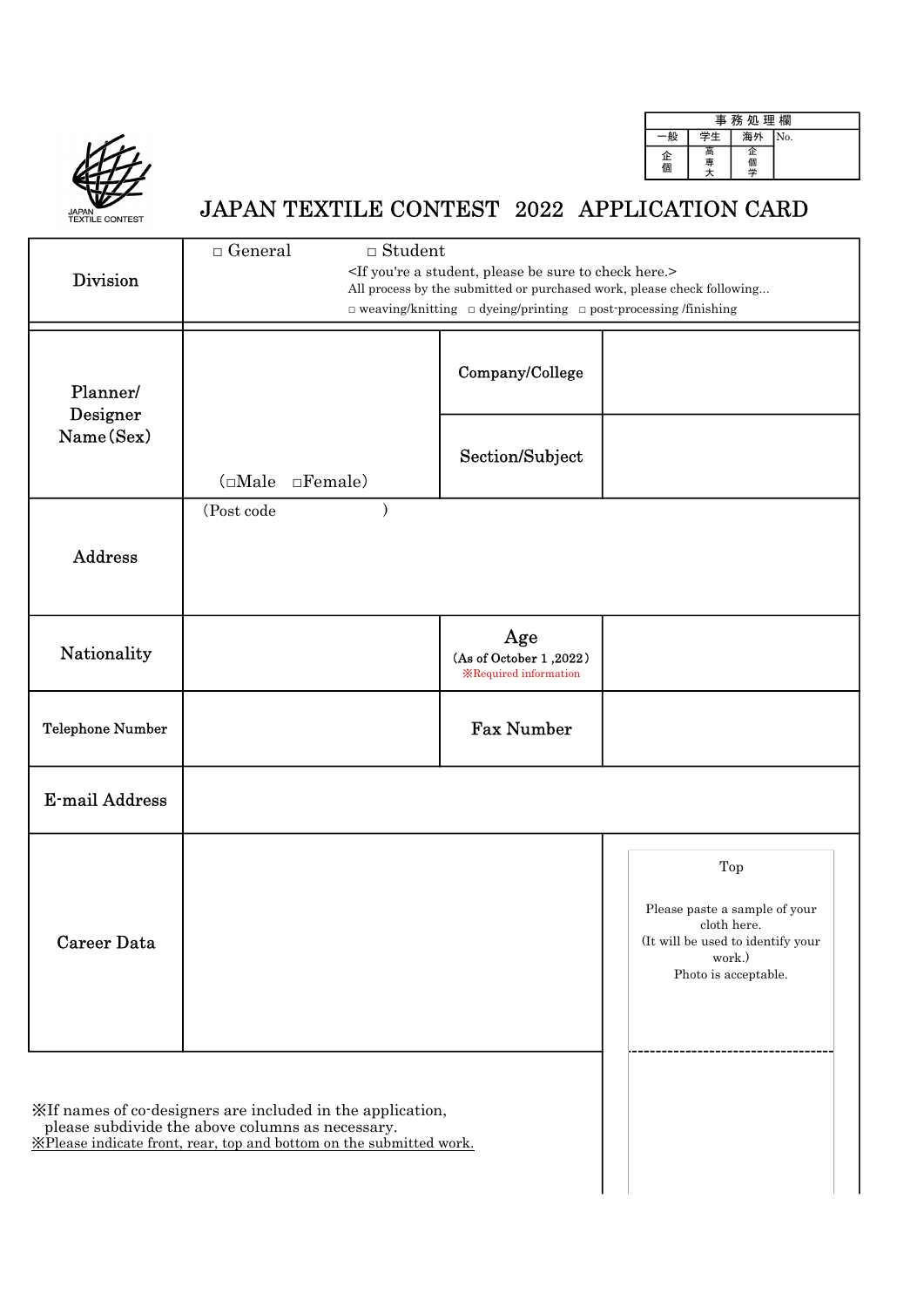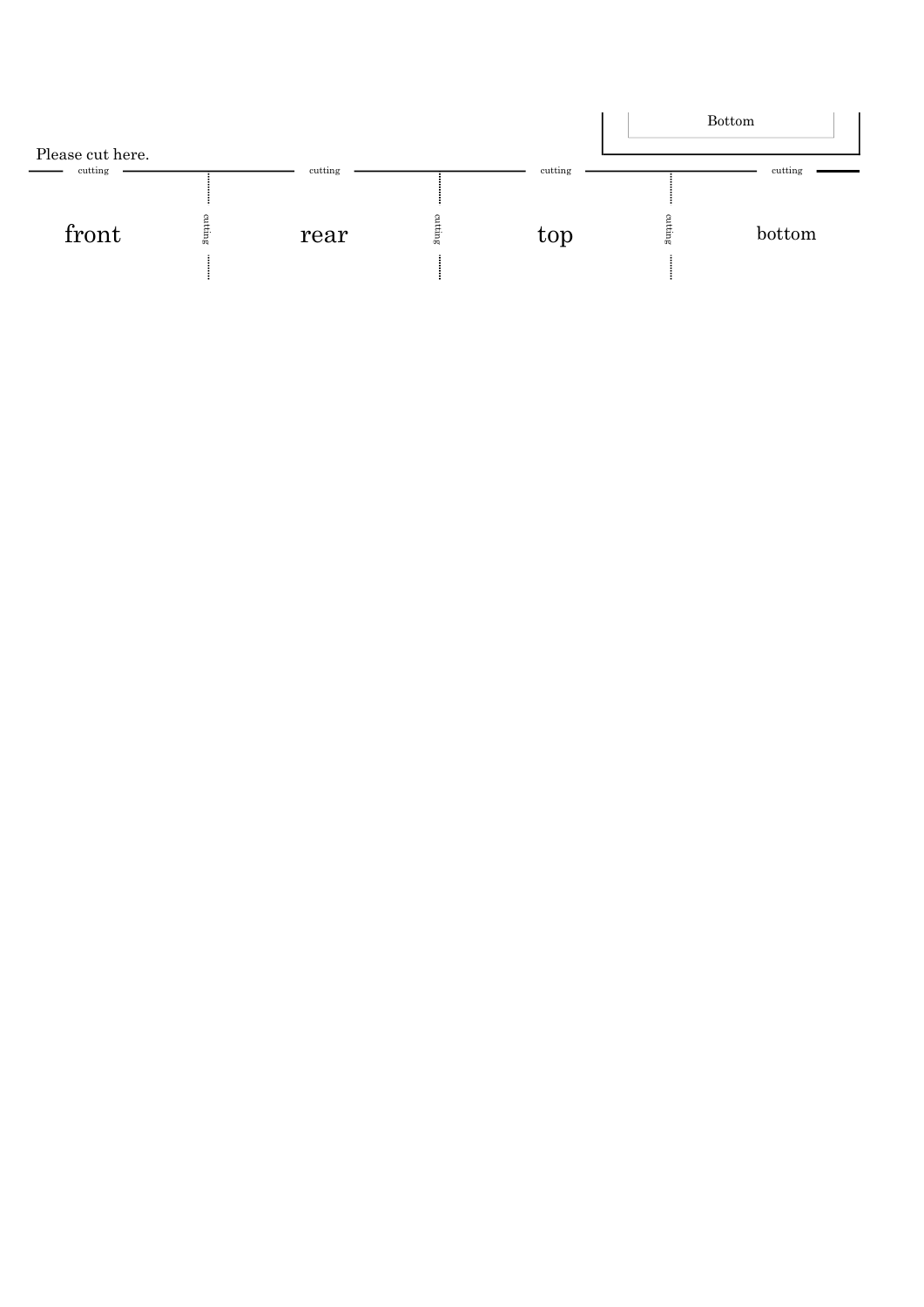

## JAPAN TEXTILE CONTEST 2022 APPLICATION CARD

|                                                                                          | Men's clothing        | • Women's clothing                                     | $\sim$         | Other (                                                         |                        |                                                                                                                                                                    |
|------------------------------------------------------------------------------------------|-----------------------|--------------------------------------------------------|----------------|-----------------------------------------------------------------|------------------------|--------------------------------------------------------------------------------------------------------------------------------------------------------------------|
| <b>Type</b>                                                                              | Spring/Summer         | Autumn/Winter<br>$\mathbf{r}$ .                        |                | • Other (                                                       |                        |                                                                                                                                                                    |
| XPlease circle one.                                                                      | Woven fabric          | Knitted<br>$\blacksquare$                              |                | • Other $($                                                     |                        |                                                                                                                                                                    |
|                                                                                          |                       | Top/yam-dye · Piece-dye · Jacquard · Printed · Other ( |                |                                                                 |                        |                                                                                                                                                                    |
| Title of work                                                                            |                       |                                                        |                |                                                                 |                        | <b>X</b> Required information                                                                                                                                      |
| Focus of work<br>XPlease circle one.                                                     | • Design              | • Trends<br>• Technology                               |                | $\cdot$ Environmental Consideration <sup>*</sup> $\cdot$ Other( |                        | $\lambda$<br>XIf you chose "Environmental Consideration", please make sure to indicate the reason in the collum below.                                             |
| Design concept<br>&<br>Technical<br>features<br>(Please describe in<br>30 words or less) |                       |                                                        |                |                                                                 |                        |                                                                                                                                                                    |
| Item<br>(Final Product)<br>XPlease describe in detail.                                   | EX) Jacket, Coat, Bag |                                                        |                |                                                                 |                        | * Required information. As a rule, titles of work, design concepts and technical features are catalogued as originally presented.<br><b>X</b> Required information |
|                                                                                          |                       |                                                        |                |                                                                 |                        |                                                                                                                                                                    |
| Yarn data                                                                                | Warp                  |                                                        |                | Weft                                                            |                        |                                                                                                                                                                    |
| Fabric data                                                                              | Weight                |                                                        |                | Density                                                         | Warp<br>Weft<br>Course | threads/10cm<br>threads/10cm<br>C/10cm                                                                                                                             |
|                                                                                          | Composition<br>(96)   |                                                        | $g\diagup m^2$ |                                                                 | Wale                   | W/10cm                                                                                                                                                             |
|                                                                                          |                       |                                                        |                |                                                                 |                        | <b>X</b> Required information                                                                                                                                      |
| $\mathbb X$ Example for usage of materials term:                                         |                       |                                                        |                |                                                                 |                        |                                                                                                                                                                    |
| $An =$ Acrylics                                                                          | $Ace = Acetate$       | $Ap = Alpaca$                                          |                | $Ag = Angora$                                                   |                        | $W = Woo1$                                                                                                                                                         |
| $Ca = Cashmere$                                                                          | $Cu=Cupra$            | $C = \text{Cottom}$                                    |                | $Si = Silk$                                                     |                        | Ten=Tencel                                                                                                                                                         |